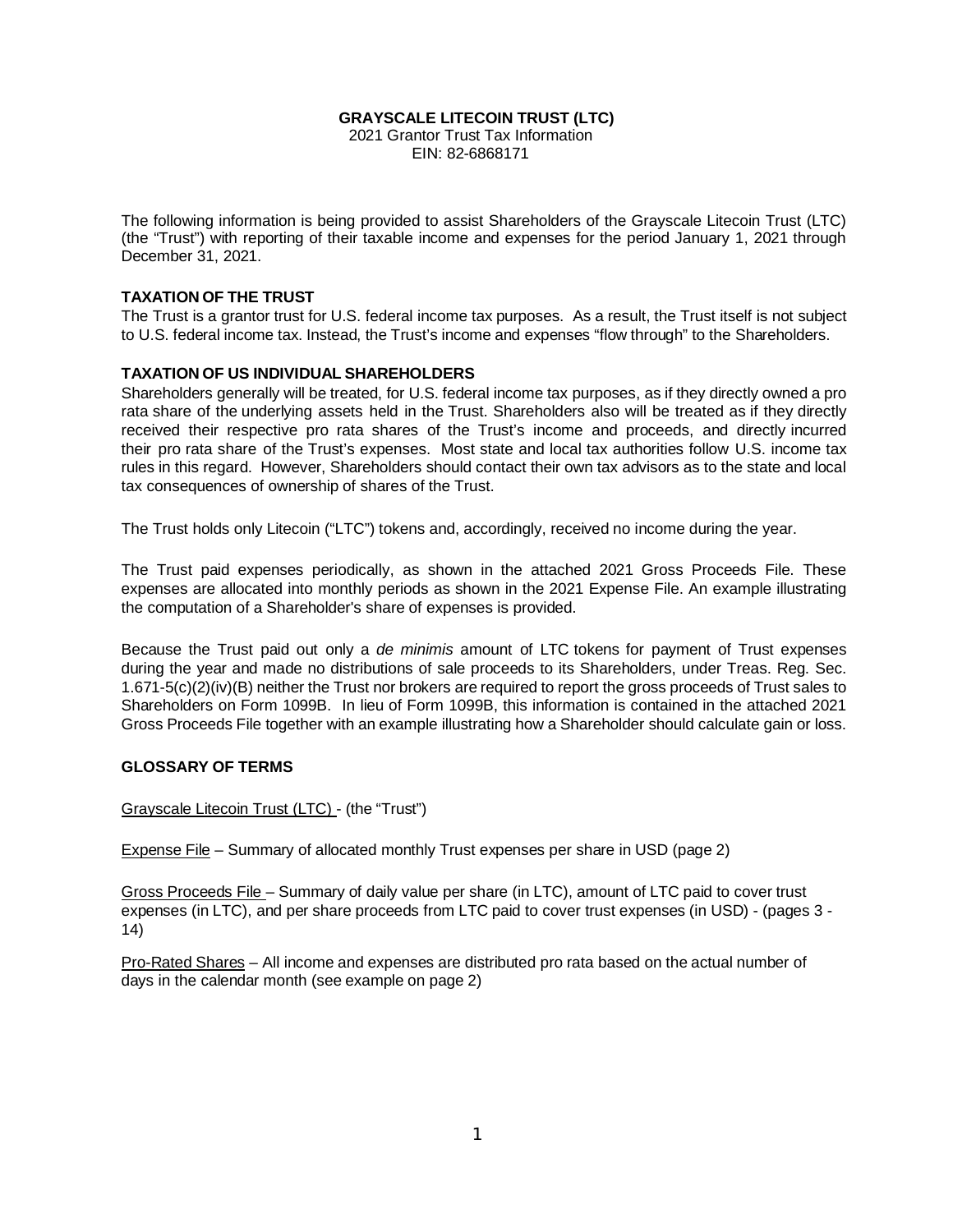### **GRAYSCALE LITECOIN TRUST (LTC) 2021 EXPENSE FILE**

| <b>Date</b>           | <b>Expenses Per Share</b><br>(USD) | <b>Amount of LTC Per Share</b> |
|-----------------------|------------------------------------|--------------------------------|
| <b>January</b>        | 0.02304914                         | 0.00018021                     |
| <b>February</b>       | 0.02785653                         | 0.00016984                     |
| <b>March</b>          | 0.03725026                         | 0.00019279                     |
| <b>April</b>          | 0.05093496                         | 0.00018983                     |
| May                   | 0.03592739                         | 0.00019548                     |
| June                  | 0.02628927                         | 0.00018565                     |
| <b>July</b>           | 0.02711526                         | 0.00019384                     |
| <b>August</b>         | 0.03369260                         | 0.00019473                     |
| <b>September</b>      | 0.02851138                         | 0.00018806                     |
| October               | 0.03775992                         | 0.00019392                     |
| <b>November</b>       | 0.04119359                         | 0.00018727                     |
| <b>December</b>       | 0.02846492                         | 0.00019311                     |
| <b>Total for year</b> | 0.39804522                         | 0.00226473                     |

#### **Summary of Expenses by Month (Details on pages 3-14)**

#### **How to Calculate the Shareholder's Investment Expenses**

Identify in the table above the months (full and partial) in which the Shareholder held shares in the Trust. The amount in the column labeled "Expenses Per Share," represents the amount of investment expense paid per share for a full month. For any month in which the shares were not held on each day in such month, the expenses should be pro-rated based on the number of days held (see attached details for each month pages 3-14).

### **Example illustrating calculation of a Shareholder's 2021 Grayscale Litecoin Trust (LTC) Expenses**

Assume that a Shareholder purchased 20,000 shares on February 15, 2021 and sold them on September 15, 2021. For the month of February, Shareholder's expenses are \$0.02785653 (See Summary Table above – February Factor) x (13/28) = \$0.01293339 per share. For the months of March through August, the expenses per share are as shown in the summary table above. For the month of September, Shareholder's expenses are \$0.02851138 (See Summary Table above – September Factor) x (15/30) = \$0.01425569. The total expenses for Shareholder are therefore \$0.23839882 per share (sum of all factors from February 15th through September 15th) multiplied by the number of shares held (20,000), or \$4,767.98.

| <b>Total Expenses per Share</b>                   | \$0.23839882      |
|---------------------------------------------------|-------------------|
| <b>Total Shares</b>                               | 20,000            |
| <b>Total Expense</b>                              | <u>\$4,767.98</u> |
| (Please consult your tax advisor as to reporting) |                   |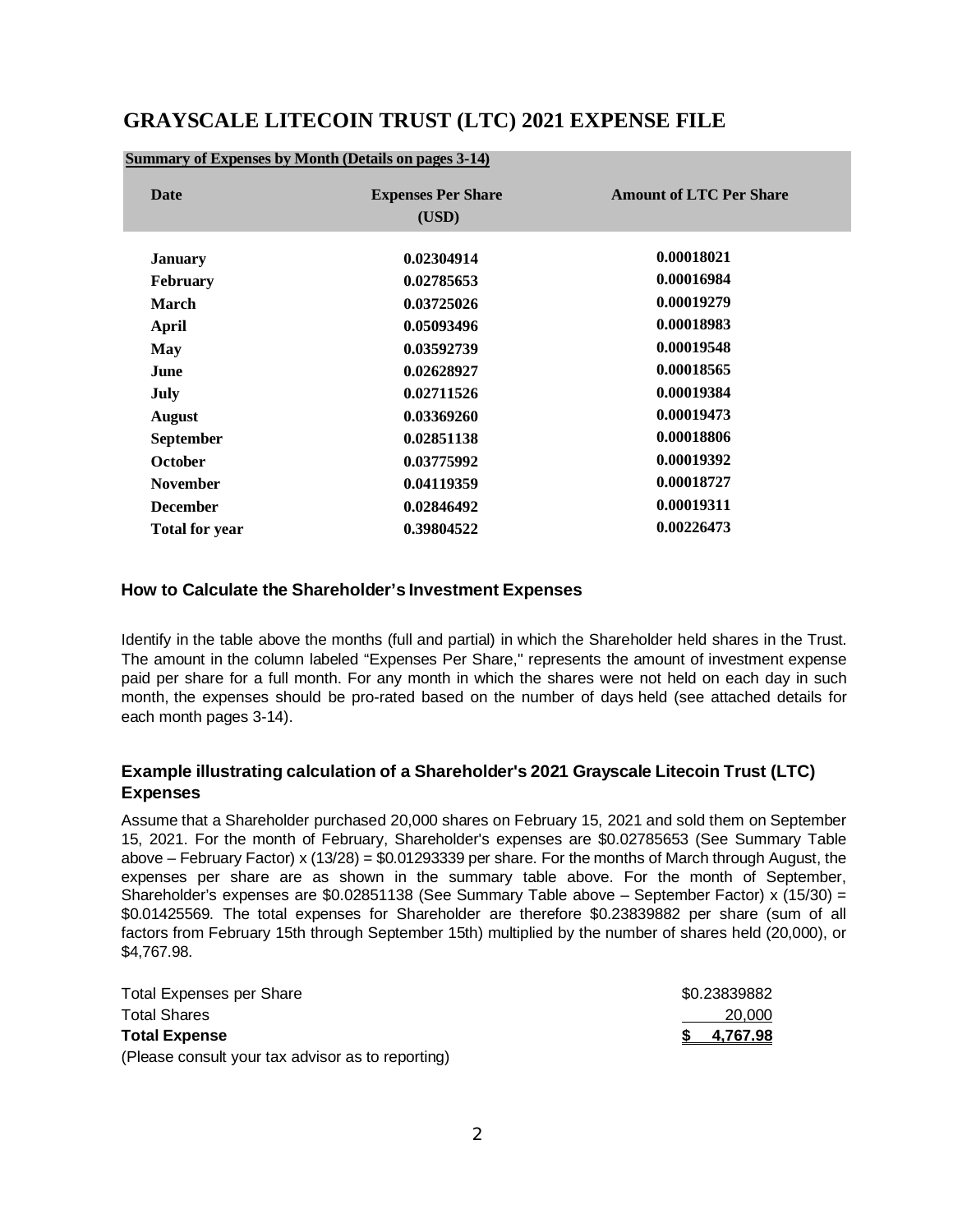|                      |                      | <b>Number of LTC Used</b><br>to Cover<br><b>Trust Expenses</b> | <b>Proceeds from Payout</b><br>of LTC to Cover Trust<br><b>Expenses Per Share</b> |
|----------------------|----------------------|----------------------------------------------------------------|-----------------------------------------------------------------------------------|
| Date                 | <b>LTC Per Share</b> | Per Share (in LTC)                                             | (in USD)                                                                          |
|                      |                      |                                                                |                                                                                   |
| 1/1/2021<br>1/2/2021 | 0.09314341           |                                                                |                                                                                   |
|                      | 0.09313703           |                                                                |                                                                                   |
| 1/3/2021             | 0.09313065           |                                                                |                                                                                   |
| 1/4/2021             | 0.09312427           |                                                                |                                                                                   |
| 1/5/2021             | 0.09311789           |                                                                |                                                                                   |
| 1/6/2021             | 0.09311152           |                                                                |                                                                                   |
| 1/7/2021             | 0.09310514           |                                                                |                                                                                   |
| 1/8/2021             | 0.09309876           |                                                                |                                                                                   |
| 1/9/2021             | 0.09309239           |                                                                |                                                                                   |
| 1/10/2021            | 0.09308601           |                                                                |                                                                                   |
| 1/11/2021            | 0.09307963           |                                                                |                                                                                   |
| 1/12/2021            | 0.09307326           |                                                                |                                                                                   |
| 1/13/2021            | 0.09306688           |                                                                |                                                                                   |
| 1/14/2021            | 0.09306051           |                                                                |                                                                                   |
| 1/15/2021            | 0.09305413           |                                                                |                                                                                   |
| 1/16/2021            | 0.09304776           |                                                                |                                                                                   |
| 1/17/2021            | 0.09304139           |                                                                |                                                                                   |
| 1/18/2021            | 0.09303502           |                                                                |                                                                                   |
| 1/19/2021            | 0.09302864           |                                                                |                                                                                   |
| 1/20/2021            | 0.09302227           |                                                                |                                                                                   |
| 1/21/2021            | 0.09301590           |                                                                |                                                                                   |
| 1/22/2021            | 0.09300953           |                                                                |                                                                                   |
| 1/23/2021            | 0.09300316           |                                                                |                                                                                   |
| 1/24/2021            | 0.09299679           |                                                                |                                                                                   |
| 1/25/2021            | 0.09299042           |                                                                |                                                                                   |
| 1/26/2021            | 0.09298405           |                                                                |                                                                                   |
| 1/27/2021            | 0.09297768           |                                                                |                                                                                   |
| 1/28/2021            | 0.09297131           |                                                                |                                                                                   |
| 1/29/2021            | 0.09296494           |                                                                |                                                                                   |
| 1/30/2021            | 0.09295858           |                                                                |                                                                                   |
| 1/31/2021            | 0.09295221           | 0.00018021                                                     | 0.02304914                                                                        |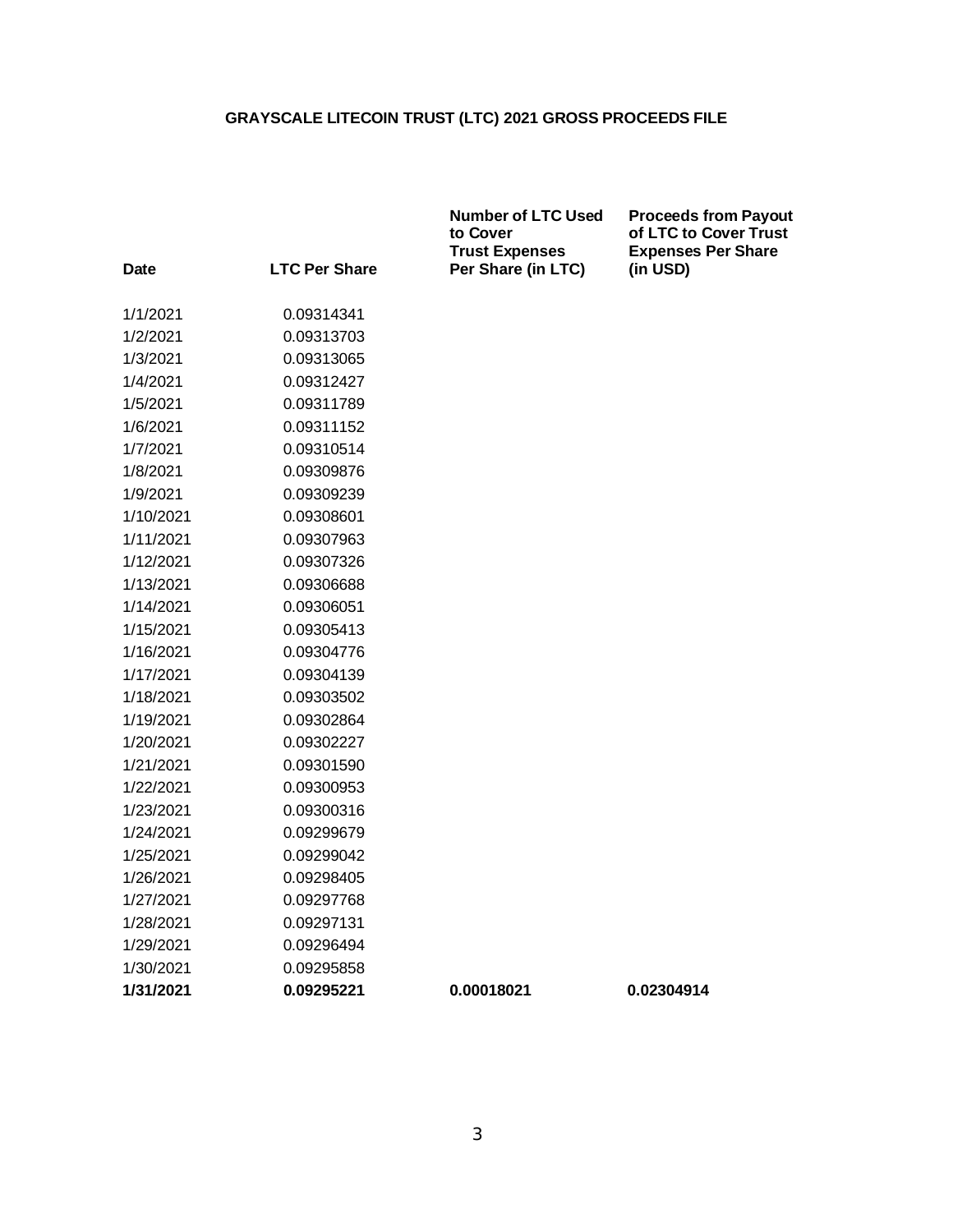|           |                      | <b>Number of LTC Used</b><br>to Cover<br><b>Trust Expenses</b> | <b>Proceeds from Payout</b><br>of LTC to Cover Trust<br><b>Expenses Per Share</b> |
|-----------|----------------------|----------------------------------------------------------------|-----------------------------------------------------------------------------------|
| Date      | <b>LTC Per Share</b> | Per Share (in LTC)                                             | (in USD)                                                                          |
| 2/1/2021  | 0.09294584           |                                                                |                                                                                   |
| 2/2/2021  | 0.09293948           |                                                                |                                                                                   |
| 2/3/2021  | 0.09293311           |                                                                |                                                                                   |
| 2/4/2021  | 0.09292675           |                                                                |                                                                                   |
| 2/5/2021  | 0.09292038           |                                                                |                                                                                   |
| 2/6/2021  | 0.09291402           |                                                                |                                                                                   |
| 2/7/2021  | 0.09290765           |                                                                |                                                                                   |
| 2/8/2021  | 0.09290129           |                                                                |                                                                                   |
| 2/9/2021  | 0.09289493           |                                                                |                                                                                   |
| 2/10/2021 | 0.09288856           |                                                                |                                                                                   |
| 2/11/2021 | 0.09288220           |                                                                |                                                                                   |
| 2/12/2021 | 0.09287584           |                                                                |                                                                                   |
| 2/13/2021 | 0.09286948           |                                                                |                                                                                   |
| 2/14/2021 | 0.09286312           |                                                                |                                                                                   |
| 2/15/2021 | 0.09285676           |                                                                |                                                                                   |
| 2/16/2021 | 0.09285040           |                                                                |                                                                                   |
| 2/17/2021 | 0.09284404           |                                                                |                                                                                   |
| 2/18/2021 | 0.09283768           |                                                                |                                                                                   |
| 2/19/2021 | 0.09283132           |                                                                |                                                                                   |
| 2/20/2021 | 0.09282496           |                                                                |                                                                                   |
| 2/21/2021 | 0.09281860           |                                                                |                                                                                   |
| 2/22/2021 | 0.09281225           |                                                                |                                                                                   |
| 2/23/2021 | 0.09280589           |                                                                |                                                                                   |
| 2/24/2021 | 0.09279953           |                                                                |                                                                                   |
| 2/25/2021 | 0.09279318           |                                                                |                                                                                   |
| 2/26/2021 | 0.09278682           |                                                                |                                                                                   |
| 2/27/2021 | 0.09278047           |                                                                |                                                                                   |
| 2/28/2021 | 0.09277411           | 0.00016984                                                     | 0.02785653                                                                        |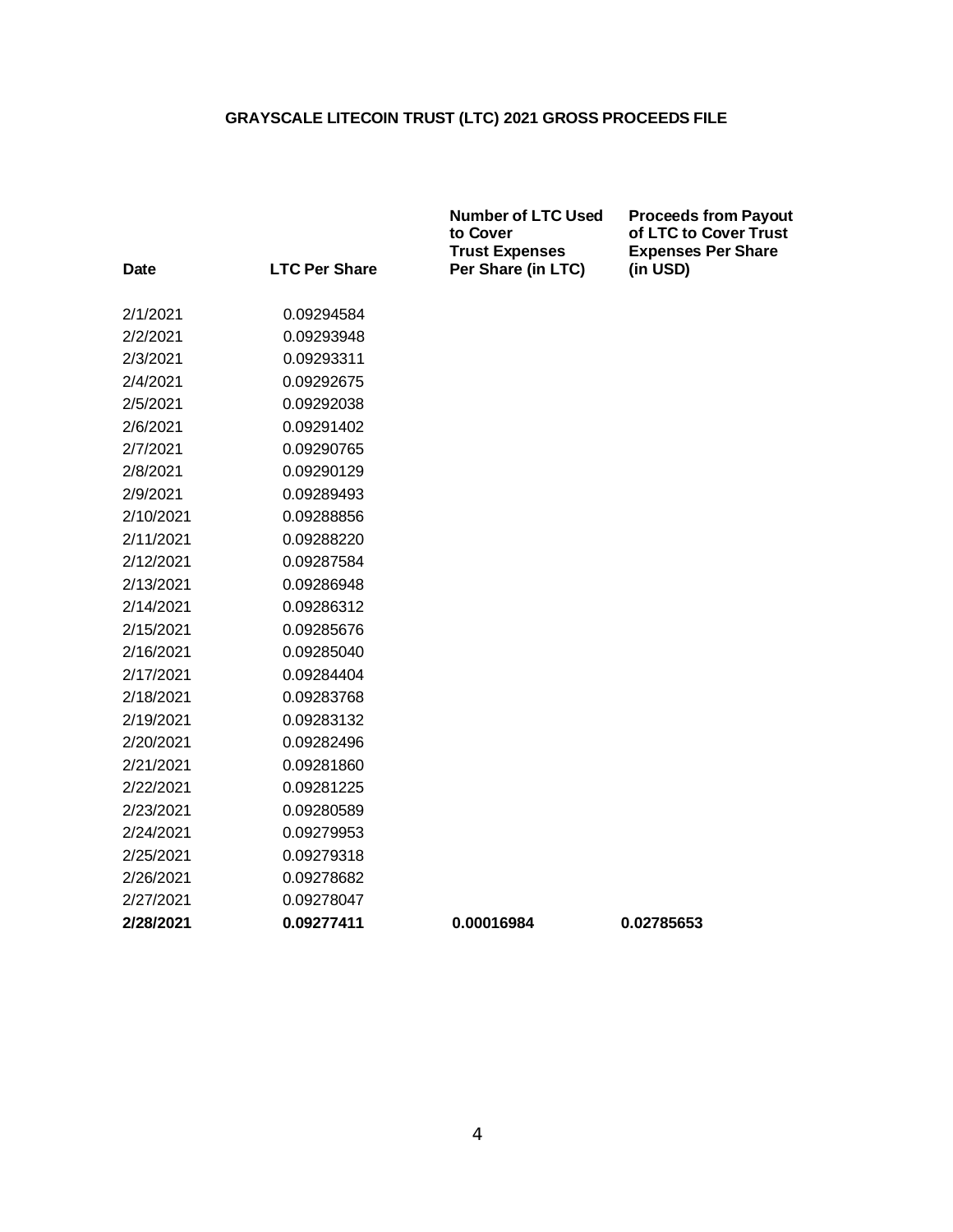|             |                      | <b>Number of LTC Used</b><br>to Cover<br><b>Trust Expenses</b> | <b>Proceeds from Payout</b><br>of LTC to Cover Trust<br><b>Expenses Per Share</b> |
|-------------|----------------------|----------------------------------------------------------------|-----------------------------------------------------------------------------------|
| <b>Date</b> | <b>LTC Per Share</b> | Per Share (in LTC)                                             | (in USD)                                                                          |
| 3/1/2021    | 0.09276776           |                                                                |                                                                                   |
| 3/2/2021    | 0.09276140           |                                                                |                                                                                   |
| 3/3/2021    | 0.09275505           |                                                                |                                                                                   |
| 3/4/2021    | 0.09274870           |                                                                |                                                                                   |
| 3/5/2021    | 0.09274234           |                                                                |                                                                                   |
| 3/6/2021    | 0.09273599           |                                                                |                                                                                   |
| 3/7/2021    | 0.09272964           |                                                                |                                                                                   |
| 3/8/2021    | 0.09272329           |                                                                |                                                                                   |
| 3/9/2021    | 0.09271694           |                                                                |                                                                                   |
| 3/10/2021   | 0.09271059           |                                                                |                                                                                   |
| 3/11/2021   | 0.09270424           |                                                                |                                                                                   |
| 3/12/2021   | 0.09269789           |                                                                |                                                                                   |
| 3/13/2021   | 0.09269154           |                                                                |                                                                                   |
| 3/14/2021   | 0.09268519           |                                                                |                                                                                   |
| 3/15/2021   | 0.09267884           |                                                                |                                                                                   |
| 3/16/2021   | 0.09267249           |                                                                |                                                                                   |
| 3/17/2021   | 0.09266614           |                                                                |                                                                                   |
| 3/18/2021   | 0.09265980           |                                                                |                                                                                   |
| 3/19/2021   | 0.09265345           |                                                                |                                                                                   |
| 3/20/2021   | 0.09264711           |                                                                |                                                                                   |
| 3/21/2021   | 0.09264076           |                                                                |                                                                                   |
| 3/22/2021   | 0.09263441           |                                                                |                                                                                   |
| 3/23/2021   | 0.09262807           |                                                                |                                                                                   |
| 3/24/2021   | 0.09262173           |                                                                |                                                                                   |
| 3/25/2021   | 0.09261538           |                                                                |                                                                                   |
| 3/26/2021   | 0.09260904           |                                                                |                                                                                   |
| 3/27/2021   | 0.09260269           |                                                                |                                                                                   |
| 3/28/2021   | 0.09259635           |                                                                |                                                                                   |
| 3/29/2021   | 0.09259001           |                                                                |                                                                                   |
| 3/30/2021   | 0.09258367           |                                                                |                                                                                   |
| 3/31/2021   | 0.09257733           | 0.00019279                                                     | 0.03725026                                                                        |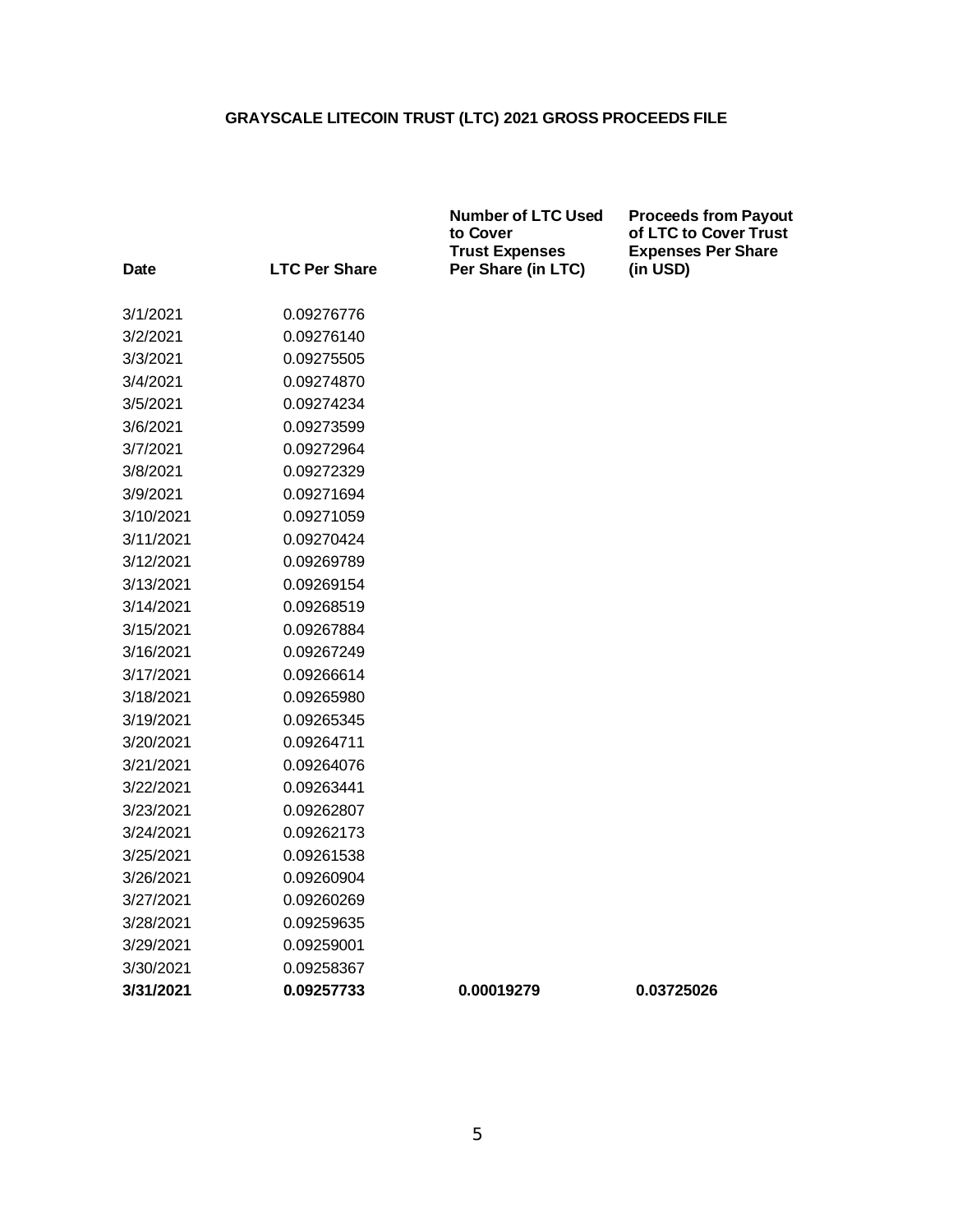|           |                      | <b>Number of LTC Used</b><br>to Cover<br><b>Trust Expenses</b> | <b>Proceeds from Payout</b><br>of LTC to Cover Trust<br><b>Expenses Per Share</b> |
|-----------|----------------------|----------------------------------------------------------------|-----------------------------------------------------------------------------------|
| Date      | <b>LTC Per Share</b> | Per Share (in LTC)                                             | (in USD)                                                                          |
| 4/1/2021  | 0.09257099           |                                                                |                                                                                   |
| 4/2/2021  | 0.09256465           |                                                                |                                                                                   |
| 4/3/2021  | 0.09255831           |                                                                |                                                                                   |
| 4/4/2021  | 0.09255197           |                                                                |                                                                                   |
| 4/5/2021  | 0.09254563           |                                                                |                                                                                   |
| 4/6/2021  | 0.09253929           |                                                                |                                                                                   |
| 4/7/2021  | 0.09253295           |                                                                |                                                                                   |
| 4/8/2021  | 0.09252661           |                                                                |                                                                                   |
| 4/9/2021  | 0.09252027           |                                                                |                                                                                   |
| 4/10/2021 | 0.09251394           |                                                                |                                                                                   |
| 4/11/2021 | 0.09250760           |                                                                |                                                                                   |
| 4/12/2021 | 0.09250126           |                                                                |                                                                                   |
| 4/13/2021 | 0.09249493           |                                                                |                                                                                   |
| 4/14/2021 | 0.09248859           |                                                                |                                                                                   |
| 4/15/2021 | 0.09248226           |                                                                |                                                                                   |
| 4/16/2021 | 0.09247592           |                                                                |                                                                                   |
| 4/17/2021 | 0.09246959           |                                                                |                                                                                   |
| 4/18/2021 | 0.09246326           |                                                                |                                                                                   |
| 4/19/2021 | 0.09245692           |                                                                |                                                                                   |
| 4/20/2021 | 0.09245059           |                                                                |                                                                                   |
| 4/21/2021 | 0.09244426           |                                                                |                                                                                   |
| 4/22/2021 | 0.09243793           |                                                                |                                                                                   |
| 4/23/2021 | 0.09243160           |                                                                |                                                                                   |
| 4/24/2021 | 0.09242526           |                                                                |                                                                                   |
| 4/25/2021 | 0.09241893           |                                                                |                                                                                   |
| 4/26/2021 | 0.09241260           |                                                                |                                                                                   |
| 4/27/2021 | 0.09240627           |                                                                |                                                                                   |
| 4/28/2021 | 0.09239995           |                                                                |                                                                                   |
| 4/29/2021 | 0.09239362           |                                                                |                                                                                   |
| 4/30/2021 | 0.09238729           | 0.00018983                                                     | 0.05093496                                                                        |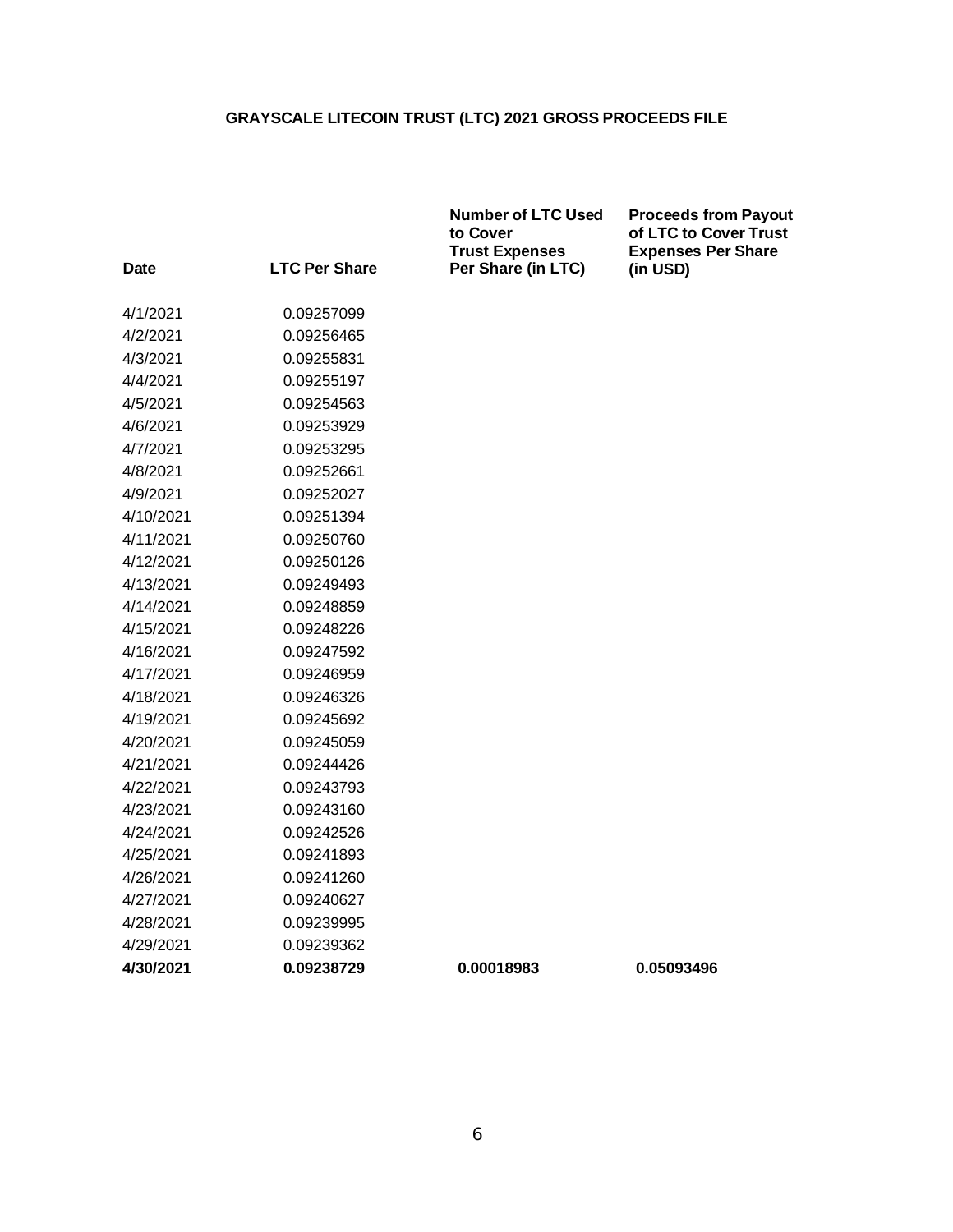|           |                      | <b>Number of LTC Used</b><br>to Cover<br><b>Trust Expenses</b> | <b>Proceeds from Payout</b><br>of LTC to Cover Trust<br><b>Expenses Per Share</b> |
|-----------|----------------------|----------------------------------------------------------------|-----------------------------------------------------------------------------------|
| Date      | <b>LTC Per Share</b> | Per Share (in LTC)                                             | (in USD)                                                                          |
|           | 0.09238096           |                                                                |                                                                                   |
| 5/1/2021  |                      |                                                                |                                                                                   |
| 5/2/2021  | 0.09237463           |                                                                |                                                                                   |
| 5/3/2021  | 0.09236831           |                                                                |                                                                                   |
| 5/4/2021  | 0.09236198           |                                                                |                                                                                   |
| 5/5/2021  | 0.09235565           |                                                                |                                                                                   |
| 5/6/2021  | 0.09234933           |                                                                |                                                                                   |
| 5/7/2021  | 0.09234300           |                                                                |                                                                                   |
| 5/8/2021  | 0.09233668           |                                                                |                                                                                   |
| 5/9/2021  | 0.09233035           |                                                                |                                                                                   |
| 5/10/2021 | 0.09232403           |                                                                |                                                                                   |
| 5/11/2021 | 0.09231770           |                                                                |                                                                                   |
| 5/12/2021 | 0.09231138           |                                                                |                                                                                   |
| 5/13/2021 | 0.09230506           |                                                                |                                                                                   |
| 5/14/2021 | 0.09229874           |                                                                |                                                                                   |
| 5/15/2021 | 0.09229242           |                                                                |                                                                                   |
| 5/16/2021 | 0.09228609           |                                                                |                                                                                   |
| 5/17/2021 | 0.09227977           |                                                                |                                                                                   |
| 5/18/2021 | 0.09227345           |                                                                |                                                                                   |
| 5/19/2021 | 0.09226713           |                                                                |                                                                                   |
| 5/20/2021 | 0.09226081           |                                                                |                                                                                   |
| 5/21/2021 | 0.09225449           |                                                                |                                                                                   |
| 5/22/2021 | 0.09224817           |                                                                |                                                                                   |
| 5/23/2021 | 0.09224186           |                                                                |                                                                                   |
| 5/24/2021 | 0.09223554           |                                                                |                                                                                   |
| 5/25/2021 | 0.09222922           |                                                                |                                                                                   |
| 5/26/2021 | 0.09222290           |                                                                |                                                                                   |
| 5/27/2021 | 0.09221659           |                                                                |                                                                                   |
| 5/28/2021 | 0.09221027           |                                                                |                                                                                   |
| 5/29/2021 | 0.09220395           |                                                                |                                                                                   |
| 5/30/2021 | 0.09219764           |                                                                |                                                                                   |
| 5/31/2021 | 0.09219132           | 0.00019548                                                     | 0.03592739                                                                        |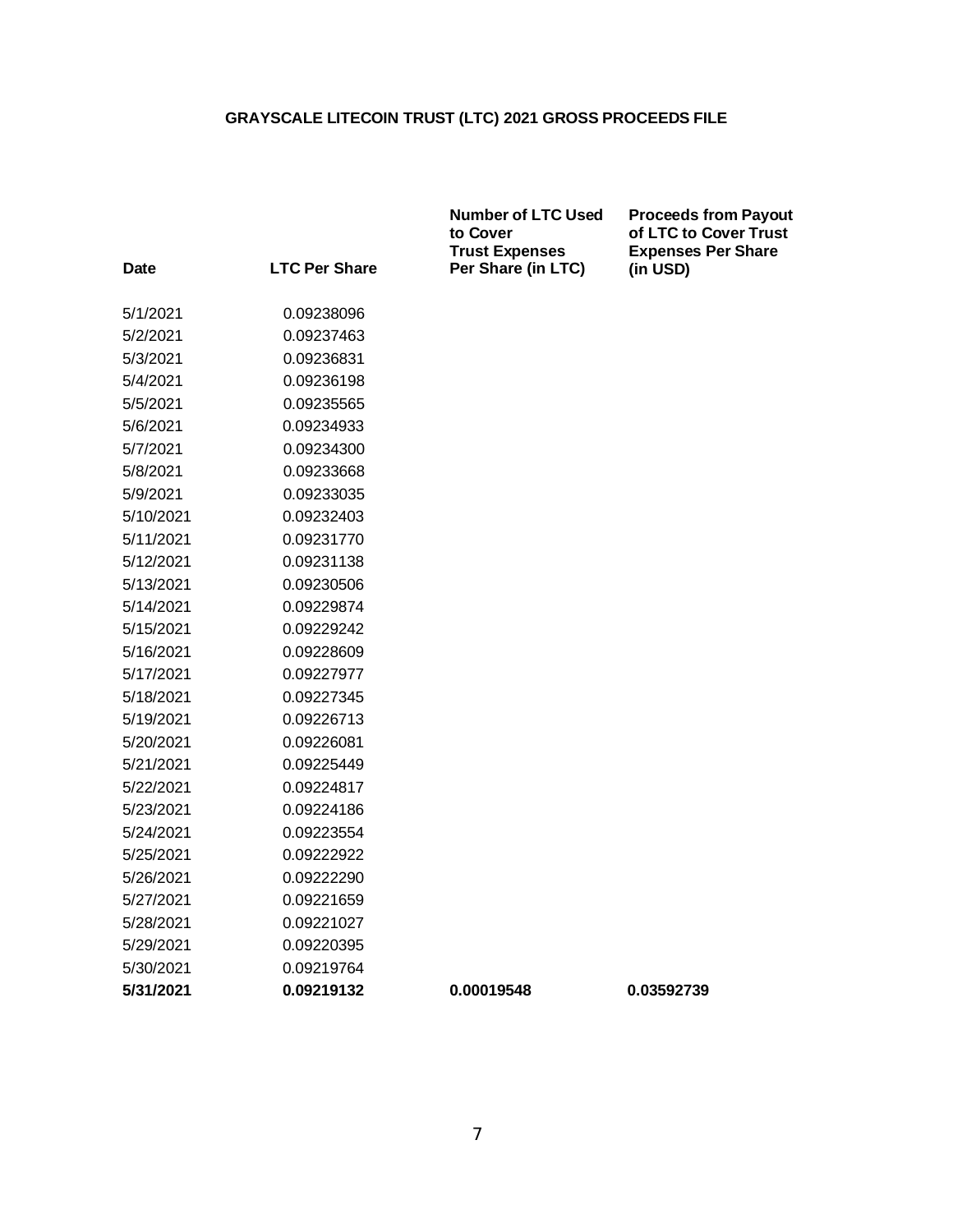|           |                      | <b>Number of LTC Used</b><br>to Cover<br><b>Trust Expenses</b> | <b>Proceeds from Payout</b><br>of LTC to Cover Trust<br><b>Expenses Per Share</b> |
|-----------|----------------------|----------------------------------------------------------------|-----------------------------------------------------------------------------------|
| Date      | <b>LTC Per Share</b> | Per Share (in LTC)                                             | (in USD)                                                                          |
| 6/1/2021  | 0.09218501           |                                                                |                                                                                   |
| 6/2/2021  | 0.09217870           |                                                                |                                                                                   |
| 6/3/2021  | 0.09217238           |                                                                |                                                                                   |
| 6/4/2021  | 0.09216607           |                                                                |                                                                                   |
| 6/5/2021  | 0.09215976           |                                                                |                                                                                   |
| 6/6/2021  | 0.09215344           |                                                                |                                                                                   |
| 6/7/2021  | 0.09214713           |                                                                |                                                                                   |
| 6/8/2021  | 0.09214082           |                                                                |                                                                                   |
| 6/9/2021  | 0.09213451           |                                                                |                                                                                   |
| 6/10/2021 | 0.09212820           |                                                                |                                                                                   |
| 6/11/2021 | 0.09212189           |                                                                |                                                                                   |
| 6/12/2021 | 0.09211558           |                                                                |                                                                                   |
| 6/13/2021 | 0.09210927           |                                                                |                                                                                   |
| 6/14/2021 | 0.09210296           |                                                                |                                                                                   |
| 6/15/2021 | 0.09209665           |                                                                |                                                                                   |
| 6/16/2021 | 0.09209034           |                                                                |                                                                                   |
| 6/17/2021 | 0.09208404           |                                                                |                                                                                   |
| 6/18/2021 | 0.09207773           |                                                                |                                                                                   |
| 6/19/2021 | 0.09207142           |                                                                |                                                                                   |
| 6/20/2021 | 0.09206512           |                                                                |                                                                                   |
| 6/21/2021 | 0.09205881           |                                                                |                                                                                   |
| 6/22/2021 | 0.09205251           |                                                                |                                                                                   |
| 6/23/2021 | 0.09204620           |                                                                |                                                                                   |
| 6/24/2021 | 0.09203990           |                                                                |                                                                                   |
| 6/25/2021 | 0.09203359           |                                                                |                                                                                   |
| 6/26/2021 | 0.09202729           |                                                                |                                                                                   |
| 6/27/2021 | 0.09202099           |                                                                |                                                                                   |
| 6/28/2021 | 0.09201468           |                                                                |                                                                                   |
| 6/29/2021 | 0.09200838           |                                                                |                                                                                   |
| 6/30/2021 | 0.09200208           | 0.00018565                                                     | 0.02628927                                                                        |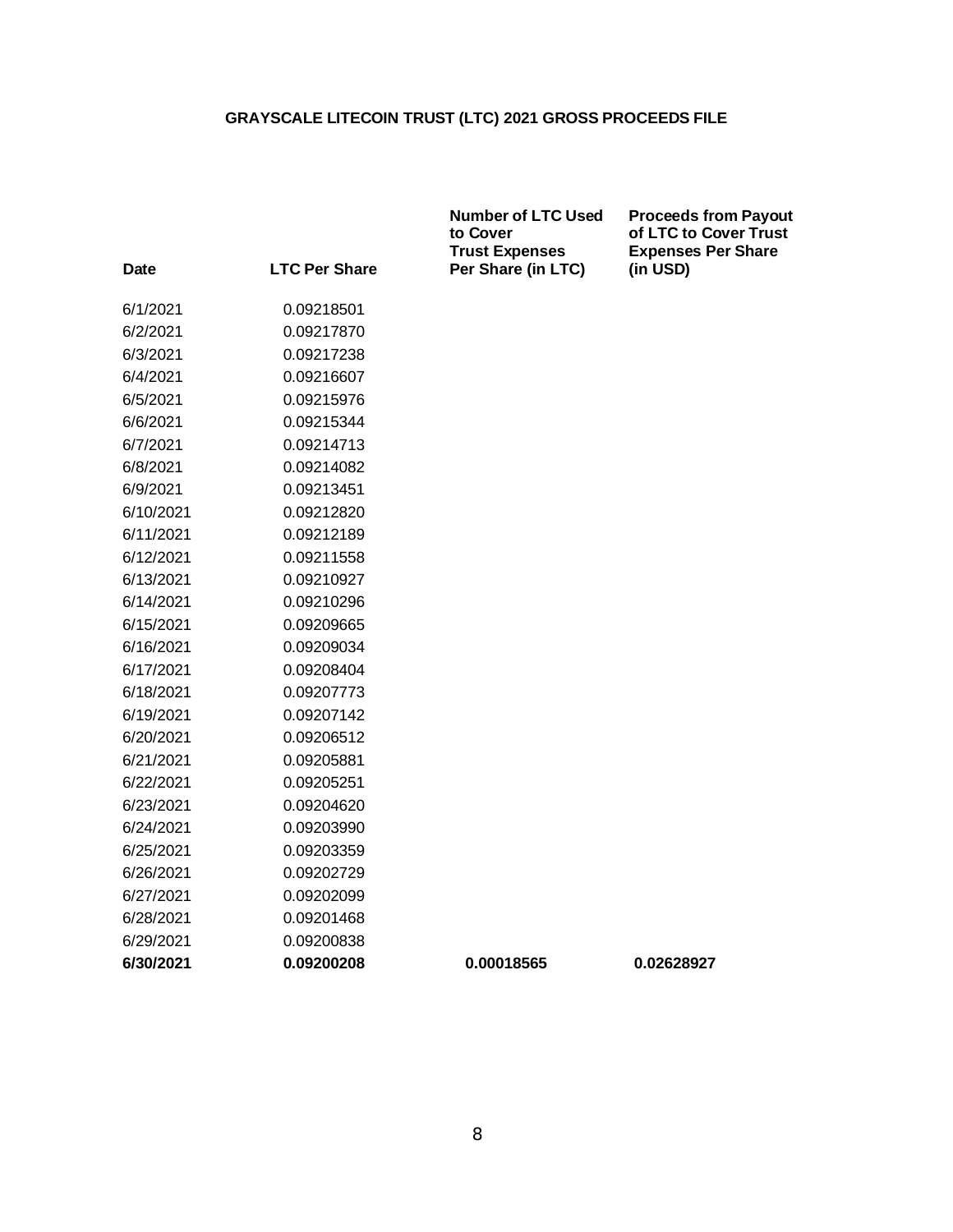|           |                      | <b>Number of LTC Used</b><br>to Cover<br><b>Trust Expenses</b> | <b>Proceeds from Payout</b><br>of LTC to Cover Trust<br><b>Expenses Per Share</b> |
|-----------|----------------------|----------------------------------------------------------------|-----------------------------------------------------------------------------------|
| Date      | <b>LTC Per Share</b> | Per Share (in LTC)                                             | (in USD)                                                                          |
| 7/1/2021  | 0.09199578           |                                                                |                                                                                   |
| 7/2/2021  | 0.09198948           |                                                                |                                                                                   |
| 7/3/2021  | 0.09198318           |                                                                |                                                                                   |
| 7/4/2021  | 0.09197687           |                                                                |                                                                                   |
| 7/5/2021  | 0.09197058           |                                                                |                                                                                   |
| 7/6/2021  | 0.09196428           |                                                                |                                                                                   |
| 7/7/2021  | 0.09195798           |                                                                |                                                                                   |
| 7/8/2021  | 0.09195168           |                                                                |                                                                                   |
| 7/9/2021  | 0.09194538           |                                                                |                                                                                   |
| 7/10/2021 | 0.09193908           |                                                                |                                                                                   |
| 7/11/2021 | 0.09193279           |                                                                |                                                                                   |
| 7/12/2021 | 0.09192649           |                                                                |                                                                                   |
| 7/13/2021 | 0.09192019           |                                                                |                                                                                   |
| 7/14/2021 | 0.09191390           |                                                                |                                                                                   |
| 7/15/2021 | 0.09190760           |                                                                |                                                                                   |
| 7/16/2021 | 0.09190131           |                                                                |                                                                                   |
| 7/17/2021 | 0.09189501           |                                                                |                                                                                   |
| 7/18/2021 | 0.09188872           |                                                                |                                                                                   |
| 7/19/2021 | 0.09188242           |                                                                |                                                                                   |
| 7/20/2021 | 0.09187613           |                                                                |                                                                                   |
| 7/21/2021 | 0.09186984           |                                                                |                                                                                   |
| 7/22/2021 | 0.09186354           |                                                                |                                                                                   |
| 7/23/2021 | 0.09185725           |                                                                |                                                                                   |
| 7/24/2021 | 0.09185096           |                                                                |                                                                                   |
| 7/25/2021 | 0.09184467           |                                                                |                                                                                   |
| 7/26/2021 | 0.09183838           | 0.00009448                                                     | 0.01289522                                                                        |
| 7/27/2021 | 0.09183209           |                                                                |                                                                                   |
| 7/28/2021 | 0.09182580           |                                                                |                                                                                   |
| 7/29/2021 | 0.09181951           |                                                                |                                                                                   |
| 7/30/2021 | 0.09181322           |                                                                |                                                                                   |
| 7/31/2021 | 0.09180693           | 0.00009936                                                     | 0.01422004                                                                        |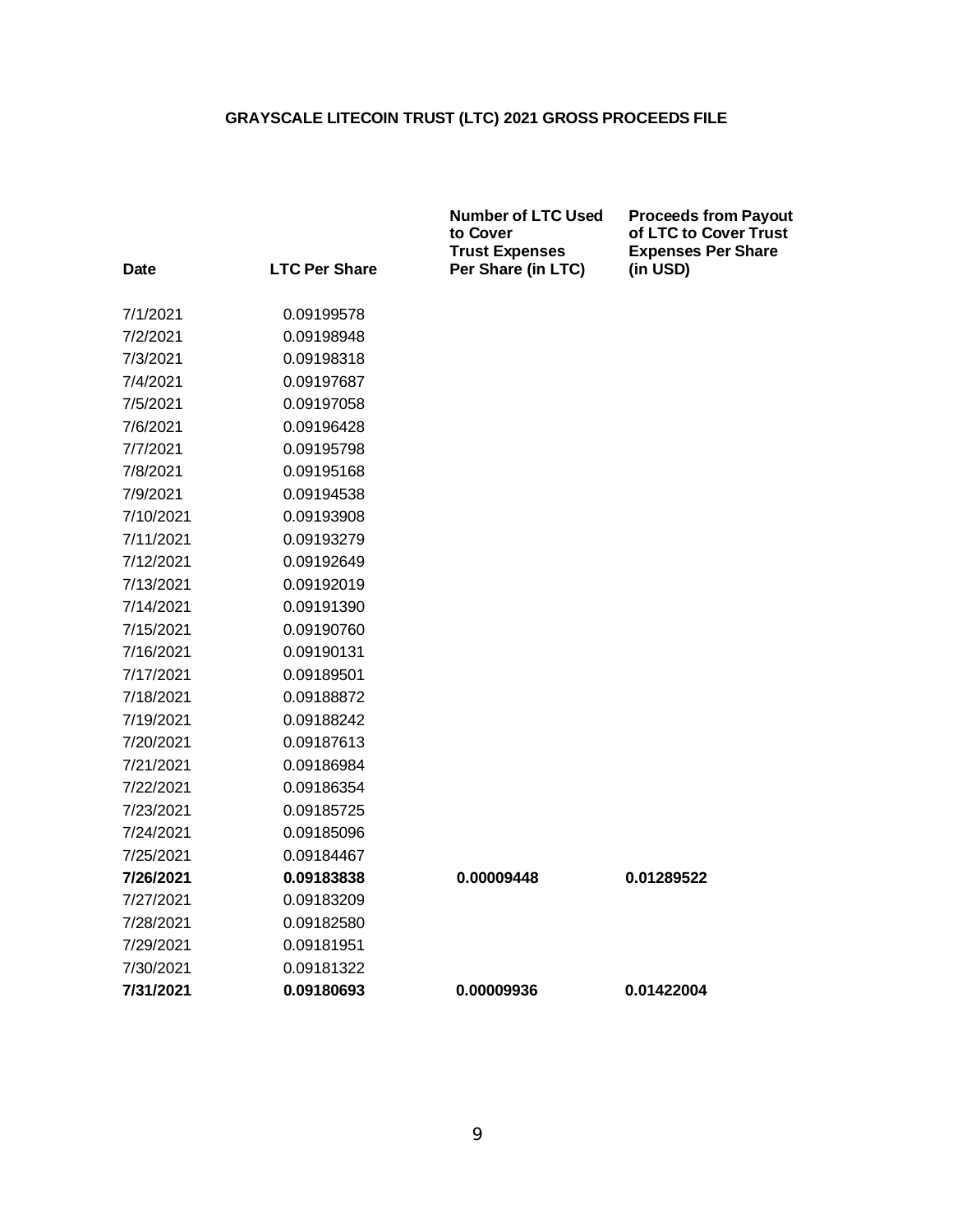|             |                      | <b>Number of LTC Used</b><br>to Cover<br><b>Trust Expenses</b> | <b>Proceeds from Payout</b><br>of LTC to Cover Trust<br><b>Expenses Per Share</b> |
|-------------|----------------------|----------------------------------------------------------------|-----------------------------------------------------------------------------------|
| <b>Date</b> | <b>LTC Per Share</b> | Per Share (in LTC)                                             | (in USD)                                                                          |
| 8/1/2021    | 0.09180064           |                                                                |                                                                                   |
| 8/2/2021    | 0.09179436           |                                                                |                                                                                   |
| 8/3/2021    | 0.09178807           |                                                                |                                                                                   |
| 8/4/2021    | 0.09178178           |                                                                |                                                                                   |
| 8/5/2021    | 0.09177550           |                                                                |                                                                                   |
| 8/6/2021    | 0.09176921           |                                                                |                                                                                   |
| 8/7/2021    | 0.09176292           |                                                                |                                                                                   |
| 8/8/2021    | 0.09175664           |                                                                |                                                                                   |
| 8/9/2021    | 0.09175035           |                                                                |                                                                                   |
| 8/10/2021   | 0.09174407           |                                                                |                                                                                   |
| 8/11/2021   | 0.09173779           |                                                                |                                                                                   |
| 8/12/2021   | 0.09173150           |                                                                |                                                                                   |
| 8/13/2021   | 0.09172522           |                                                                |                                                                                   |
| 8/14/2021   | 0.09171894           |                                                                |                                                                                   |
| 8/15/2021   | 0.09171266           |                                                                |                                                                                   |
| 8/16/2021   | 0.09170637           |                                                                |                                                                                   |
| 8/17/2021   | 0.09170009           |                                                                |                                                                                   |
| 8/18/2021   | 0.09169381           |                                                                |                                                                                   |
| 8/19/2021   | 0.09168753           |                                                                |                                                                                   |
| 8/20/2021   | 0.09168125           |                                                                |                                                                                   |
| 8/21/2021   | 0.09167497           |                                                                |                                                                                   |
| 8/22/2021   | 0.09166869           |                                                                |                                                                                   |
| 8/23/2021   | 0.09166241           |                                                                |                                                                                   |
| 8/24/2021   | 0.09165614           |                                                                |                                                                                   |
| 8/25/2021   | 0.09164986           |                                                                |                                                                                   |
| 8/26/2021   | 0.09164358           |                                                                |                                                                                   |
| 8/27/2021   | 0.09163730           |                                                                |                                                                                   |
| 8/28/2021   | 0.09163103           |                                                                |                                                                                   |
| 8/29/2021   | 0.09162475           |                                                                |                                                                                   |
| 8/30/2021   | 0.09161847           |                                                                |                                                                                   |
| 8/31/2021   | 0.09161220           | 0.00019473                                                     | 0.03369260                                                                        |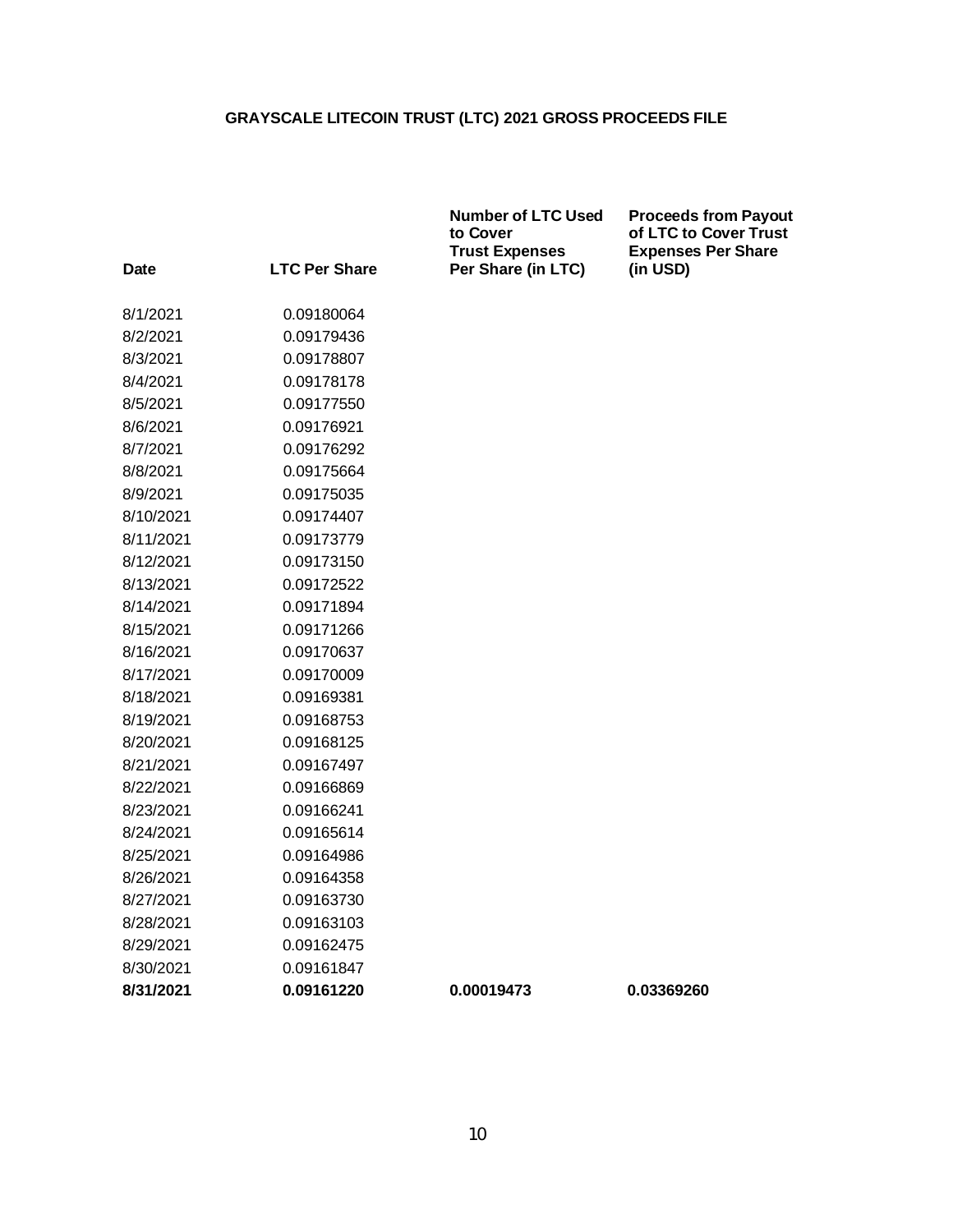|             |                      | <b>Number of LTC Used</b><br>to Cover<br><b>Trust Expenses</b> | <b>Proceeds from Payout</b><br>of LTC to Cover Trust<br><b>Expenses Per Share</b> |
|-------------|----------------------|----------------------------------------------------------------|-----------------------------------------------------------------------------------|
| <b>Date</b> | <b>LTC Per Share</b> | Per Share (in LTC)                                             | (in USD)                                                                          |
| 9/1/2021    | 0.09160592           |                                                                |                                                                                   |
| 9/2/2021    | 0.09159965           |                                                                |                                                                                   |
| 9/3/2021    | 0.09159338           |                                                                |                                                                                   |
| 9/4/2021    | 0.09158710           |                                                                |                                                                                   |
| 9/5/2021    | 0.09158083           |                                                                |                                                                                   |
| 9/6/2021    | 0.09157456           |                                                                |                                                                                   |
| 9/7/2021    | 0.09156829           |                                                                |                                                                                   |
| 9/8/2021    | 0.09156201           |                                                                |                                                                                   |
| 9/9/2021    | 0.09155574           |                                                                |                                                                                   |
| 9/10/2021   | 0.09154947           |                                                                |                                                                                   |
| 9/11/2021   | 0.09154320           |                                                                |                                                                                   |
| 9/12/2021   | 0.09153693           |                                                                |                                                                                   |
| 9/13/2021   | 0.09153066           |                                                                |                                                                                   |
| 9/14/2021   | 0.09152439           |                                                                |                                                                                   |
| 9/15/2021   | 0.09151812           |                                                                |                                                                                   |
| 9/16/2021   | 0.09151185           |                                                                |                                                                                   |
| 9/17/2021   | 0.09150559           |                                                                |                                                                                   |
| 9/18/2021   | 0.09149932           |                                                                |                                                                                   |
| 9/19/2021   | 0.09149305           |                                                                |                                                                                   |
| 9/20/2021   | 0.09148679           |                                                                |                                                                                   |
| 9/21/2021   | 0.09148052           |                                                                |                                                                                   |
| 9/22/2021   | 0.09147425           |                                                                |                                                                                   |
| 9/23/2021   | 0.09146799           |                                                                |                                                                                   |
| 9/24/2021   | 0.09146172           |                                                                |                                                                                   |
| 9/25/2021   | 0.09145546           |                                                                |                                                                                   |
| 9/26/2021   | 0.09144919           |                                                                |                                                                                   |
| 9/27/2021   | 0.09144293           |                                                                |                                                                                   |
| 9/28/2021   | 0.09143667           |                                                                |                                                                                   |
| 9/29/2021   | 0.09143040           |                                                                |                                                                                   |
| 9/30/2021   | 0.09142414           | 0.00018806                                                     | 0.02851138                                                                        |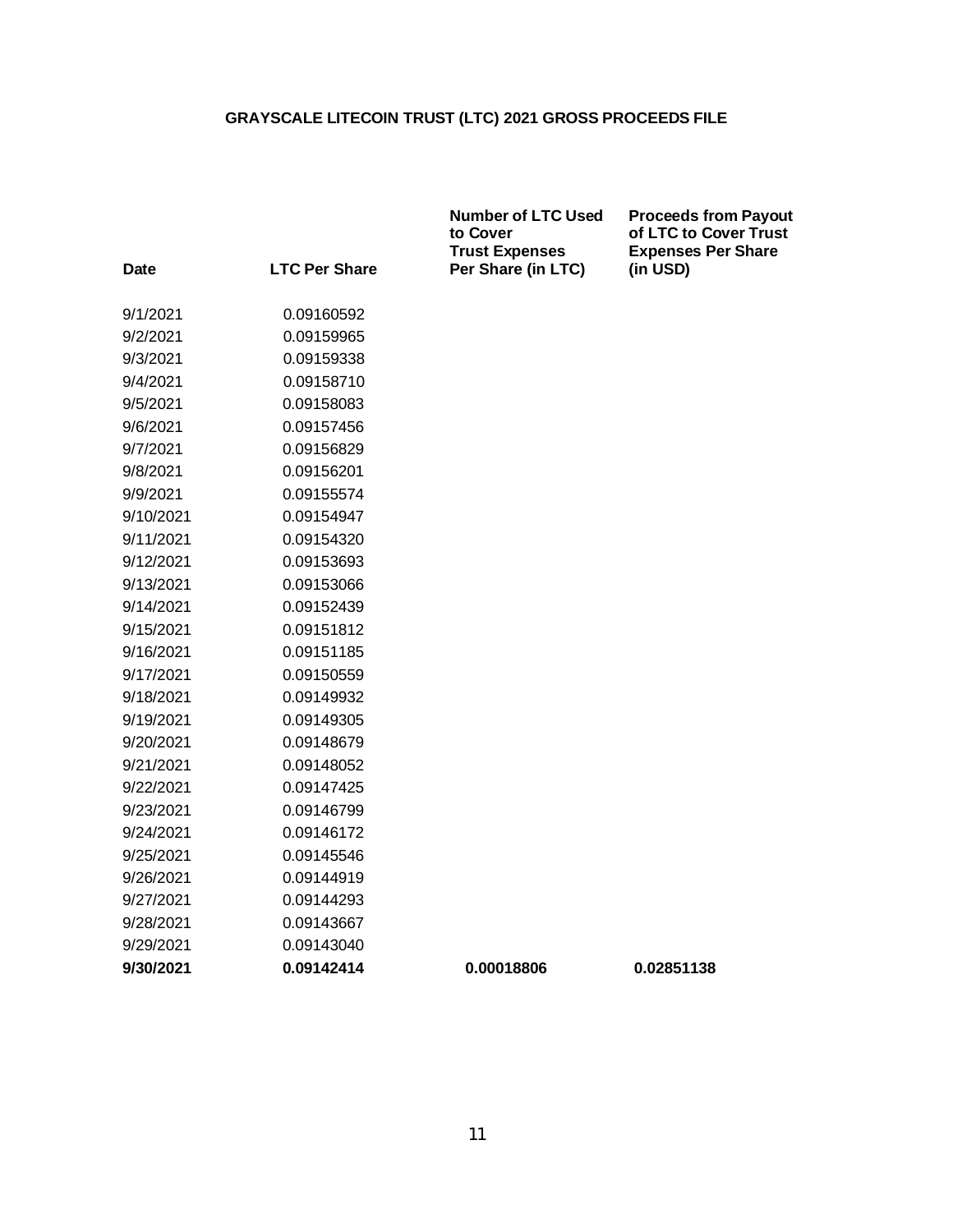|            |                      | <b>Number of LTC Used</b><br>to Cover<br><b>Trust Expenses</b> | <b>Proceeds from Payout</b><br>of LTC to Cover Trust<br><b>Expenses Per Share</b> |
|------------|----------------------|----------------------------------------------------------------|-----------------------------------------------------------------------------------|
| Date       | <b>LTC Per Share</b> | Per Share (in LTC)                                             | (in USD)                                                                          |
| 10/1/2021  | 0.09141788           |                                                                |                                                                                   |
| 10/2/2021  | 0.09141162           |                                                                |                                                                                   |
| 10/3/2021  | 0.09140536           |                                                                |                                                                                   |
| 10/4/2021  | 0.09139910           |                                                                |                                                                                   |
| 10/5/2021  | 0.09139284           |                                                                |                                                                                   |
| 10/6/2021  | 0.09138658           |                                                                |                                                                                   |
| 10/7/2021  | 0.09138032           |                                                                |                                                                                   |
| 10/8/2021  | 0.09137406           |                                                                |                                                                                   |
| 10/9/2021  | 0.09136780           |                                                                |                                                                                   |
| 10/10/2021 | 0.09136154           |                                                                |                                                                                   |
| 10/11/2021 | 0.09135528           |                                                                |                                                                                   |
| 10/12/2021 | 0.09134903           |                                                                |                                                                                   |
| 10/13/2021 | 0.09134277           |                                                                |                                                                                   |
| 10/14/2021 | 0.09133651           |                                                                |                                                                                   |
| 10/15/2021 | 0.09133026           |                                                                |                                                                                   |
| 10/16/2021 | 0.09132400           |                                                                |                                                                                   |
| 10/17/2021 | 0.09131775           |                                                                |                                                                                   |
| 10/18/2021 | 0.09131149           |                                                                |                                                                                   |
| 10/19/2021 | 0.09130524           |                                                                |                                                                                   |
| 10/20/2021 | 0.09129899           |                                                                |                                                                                   |
| 10/21/2021 | 0.09129273           | 0.00009388                                                     | 0.01862093                                                                        |
| 10/22/2021 | 0.09128648           |                                                                |                                                                                   |
| 10/23/2021 | 0.09128023           |                                                                |                                                                                   |
| 10/24/2021 | 0.09127397           |                                                                |                                                                                   |
| 10/25/2021 | 0.09126772           |                                                                |                                                                                   |
| 10/26/2021 | 0.09126147           |                                                                |                                                                                   |
| 10/27/2021 | 0.09125522           |                                                                |                                                                                   |
| 10/28/2021 | 0.09124897           |                                                                |                                                                                   |
| 10/29/2021 | 0.09124272           |                                                                |                                                                                   |
| 10/30/2021 | 0.09123647           |                                                                |                                                                                   |
| 10/31/2021 | 0.09123022           | 0.00010004                                                     | 0.01913899                                                                        |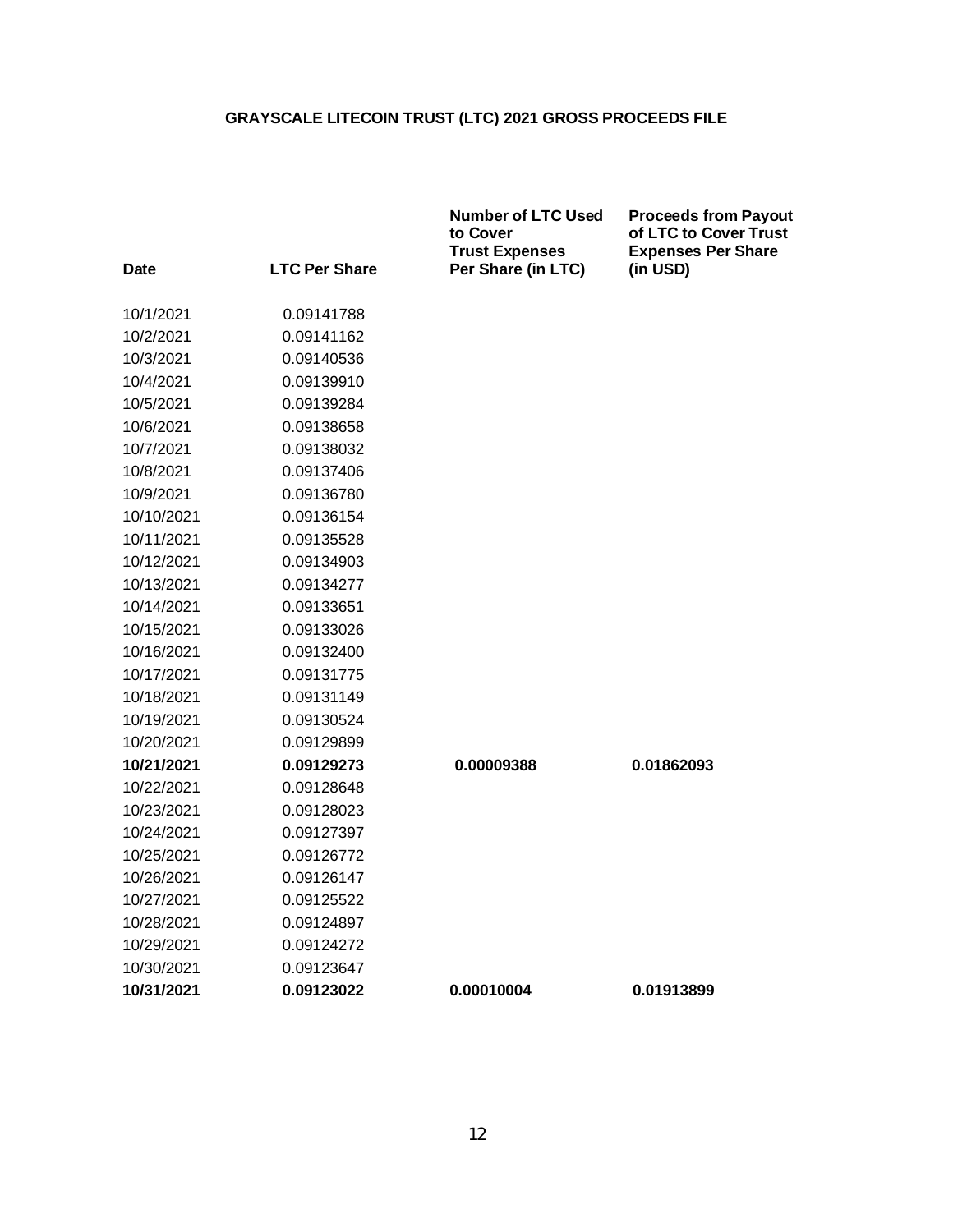|                        |                          | <b>Number of LTC Used</b><br>to Cover<br><b>Trust Expenses</b> | <b>Proceeds from Payout</b><br>of LTC to Cover Trust<br><b>Expenses Per Share</b> |
|------------------------|--------------------------|----------------------------------------------------------------|-----------------------------------------------------------------------------------|
| Date                   | <b>LTC Per Share</b>     | Per Share (in LTC)                                             | (in USD)                                                                          |
| 11/1/2021              | 0.09122397               |                                                                |                                                                                   |
| 11/2/2021              | 0.09121772               |                                                                |                                                                                   |
| 11/3/2021              | 0.09121148               |                                                                |                                                                                   |
| 11/4/2021              | 0.09120523               |                                                                |                                                                                   |
| 11/5/2021              | 0.09119898               |                                                                |                                                                                   |
| 11/6/2021              | 0.09119274               |                                                                |                                                                                   |
| 11/7/2021              | 0.09118649               |                                                                |                                                                                   |
|                        |                          |                                                                |                                                                                   |
| 11/8/2021<br>11/9/2021 | 0.09118024<br>0.09117400 |                                                                |                                                                                   |
|                        |                          |                                                                |                                                                                   |
| 11/10/2021             | 0.09116775               |                                                                |                                                                                   |
| 11/11/2021             | 0.09116151               |                                                                |                                                                                   |
| 11/12/2021             | 0.09115527               |                                                                |                                                                                   |
| 11/13/2021             | 0.09114902               |                                                                |                                                                                   |
| 11/14/2021             | 0.09114278               |                                                                |                                                                                   |
| 11/15/2021             | 0.09113654               |                                                                |                                                                                   |
| 11/16/2021             | 0.09113029               |                                                                |                                                                                   |
| 11/17/2021             | 0.09112405               | 0.00009368                                                     | 0.02153906                                                                        |
| 11/18/2021             | 0.09111781               |                                                                |                                                                                   |
| 11/19/2021             | 0.09111157               |                                                                |                                                                                   |
| 11/20/2021             | 0.09110533               |                                                                |                                                                                   |
| 11/21/2021             | 0.09109909               |                                                                |                                                                                   |
| 11/22/2021             | 0.09109285               |                                                                |                                                                                   |
| 11/23/2021             | 0.09108661               |                                                                |                                                                                   |
| 11/24/2021             | 0.09108037               |                                                                |                                                                                   |
| 11/25/2021             | 0.09107413               |                                                                |                                                                                   |
| 11/26/2021             | 0.09106790               |                                                                |                                                                                   |
| 11/27/2021             | 0.09106166               |                                                                |                                                                                   |
| 11/28/2021             | 0.09105542               |                                                                |                                                                                   |
| 11/29/2021             | 0.09104918               |                                                                |                                                                                   |
| 11/30/2021             | 0.09104295               | 0.00009359                                                     | 0.01965453                                                                        |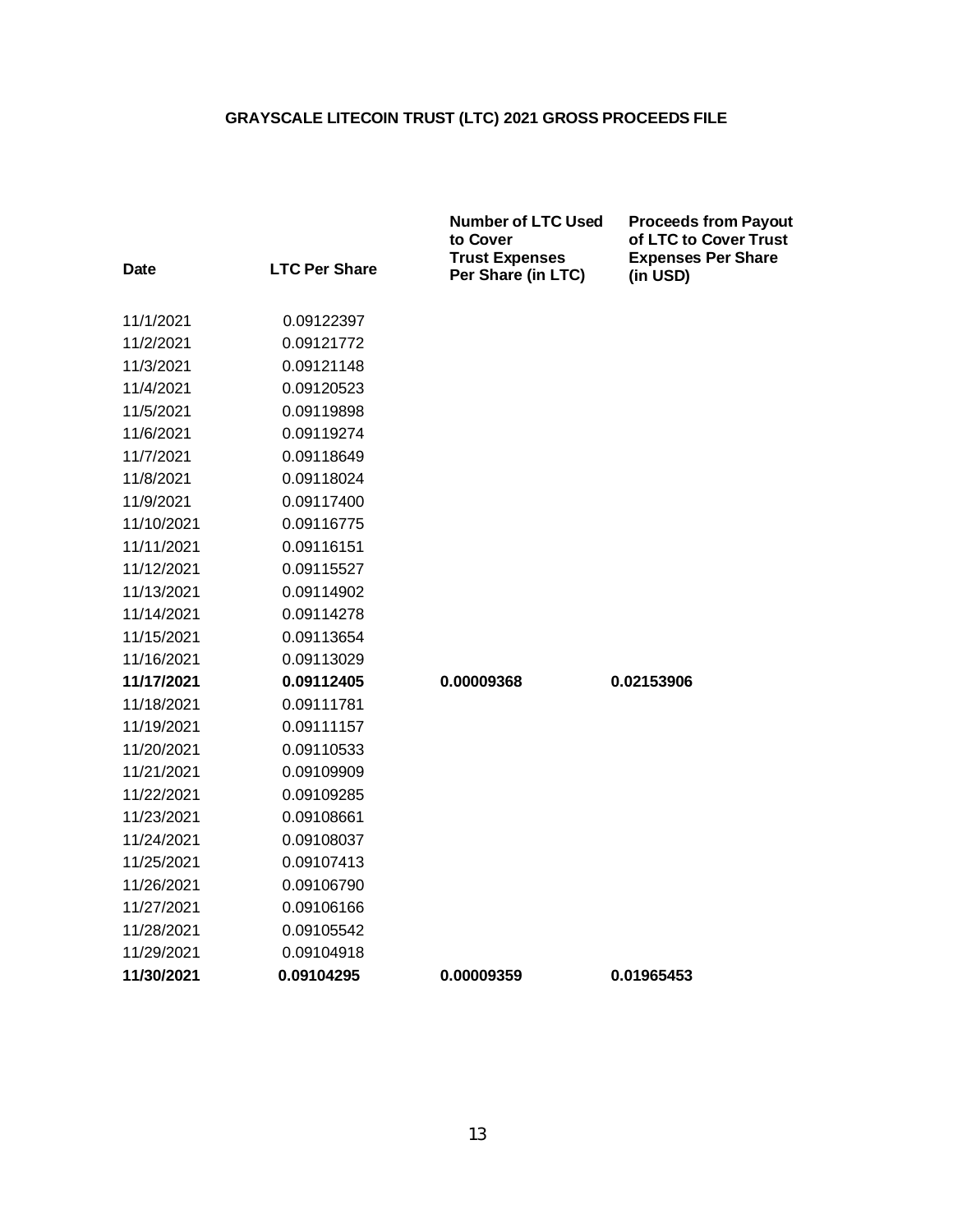| <b>Date</b>  | <b>LTC Per Share</b> | <b>Number of LTC Used</b><br>to Cover<br><b>Trust Expenses</b><br>Per Share (in LTC) | <b>Proceeds from Payout</b><br>of LTC to Cover Trust<br><b>Expenses Per Share</b><br>(in USD) |
|--------------|----------------------|--------------------------------------------------------------------------------------|-----------------------------------------------------------------------------------------------|
|              |                      |                                                                                      |                                                                                               |
| 12/1/2021    | 0.09103671           |                                                                                      |                                                                                               |
| 12/2/2021    | 0.09103048           |                                                                                      |                                                                                               |
| 12/3/2021    | 0.09102424           |                                                                                      |                                                                                               |
| 12/4/2021    | 0.09101801           |                                                                                      |                                                                                               |
| 12/5/2021    | 0.09101177           |                                                                                      |                                                                                               |
| 12/6/2021    | 0.09100554           |                                                                                      |                                                                                               |
| 12/7/2021    | 0.09099931           |                                                                                      |                                                                                               |
| 12/8/2021    | 0.09099307           |                                                                                      |                                                                                               |
| 12/9/2021    | 0.09098684           |                                                                                      |                                                                                               |
| 12/10/2021   | 0.09098061           |                                                                                      |                                                                                               |
| 12/11/2021   | 0.09097438           |                                                                                      |                                                                                               |
| 12/12/2021   | 0.09096815           |                                                                                      |                                                                                               |
| 12/13/2021   | 0.09096192           |                                                                                      |                                                                                               |
| 12/14/2021   | 0.09095569           |                                                                                      |                                                                                               |
| 12/15/2021   | 0.09094946           |                                                                                      |                                                                                               |
| 12/16/2021   | 0.09094323           | 0.00009349                                                                           | 0.01411175                                                                                    |
| 12/17/2021   | 0.09093700           |                                                                                      |                                                                                               |
| 12/18/2021   | 0.09093077           |                                                                                      |                                                                                               |
| 12/19/2021   | 0.09092454           |                                                                                      |                                                                                               |
| 12/20/2021   | 0.09091831           |                                                                                      |                                                                                               |
| 12/21/2021   | 0.09091209           |                                                                                      |                                                                                               |
| 12/22/2021   | 0.09090586           |                                                                                      |                                                                                               |
| 12/23/2021   | 0.09089963           |                                                                                      |                                                                                               |
| 12/24/2021   | 0.09089341           |                                                                                      |                                                                                               |
| 12/25/2021   | 0.09088718           |                                                                                      |                                                                                               |
| 12/26/2021   | 0.09088096           |                                                                                      |                                                                                               |
| 12/27/2021   | 0.09087473           |                                                                                      |                                                                                               |
| 12/28/2021   | 0.09086851           |                                                                                      |                                                                                               |
| 12/29/2021   | 0.09086228           |                                                                                      |                                                                                               |
| 12/30/2021   | 0.09085606           |                                                                                      |                                                                                               |
| 12/31/2021   | 0.09084984           | 0.00009962                                                                           | 0.01435317                                                                                    |
| <b>TOTAL</b> |                      | 0.00226473                                                                           | 0.39804522                                                                                    |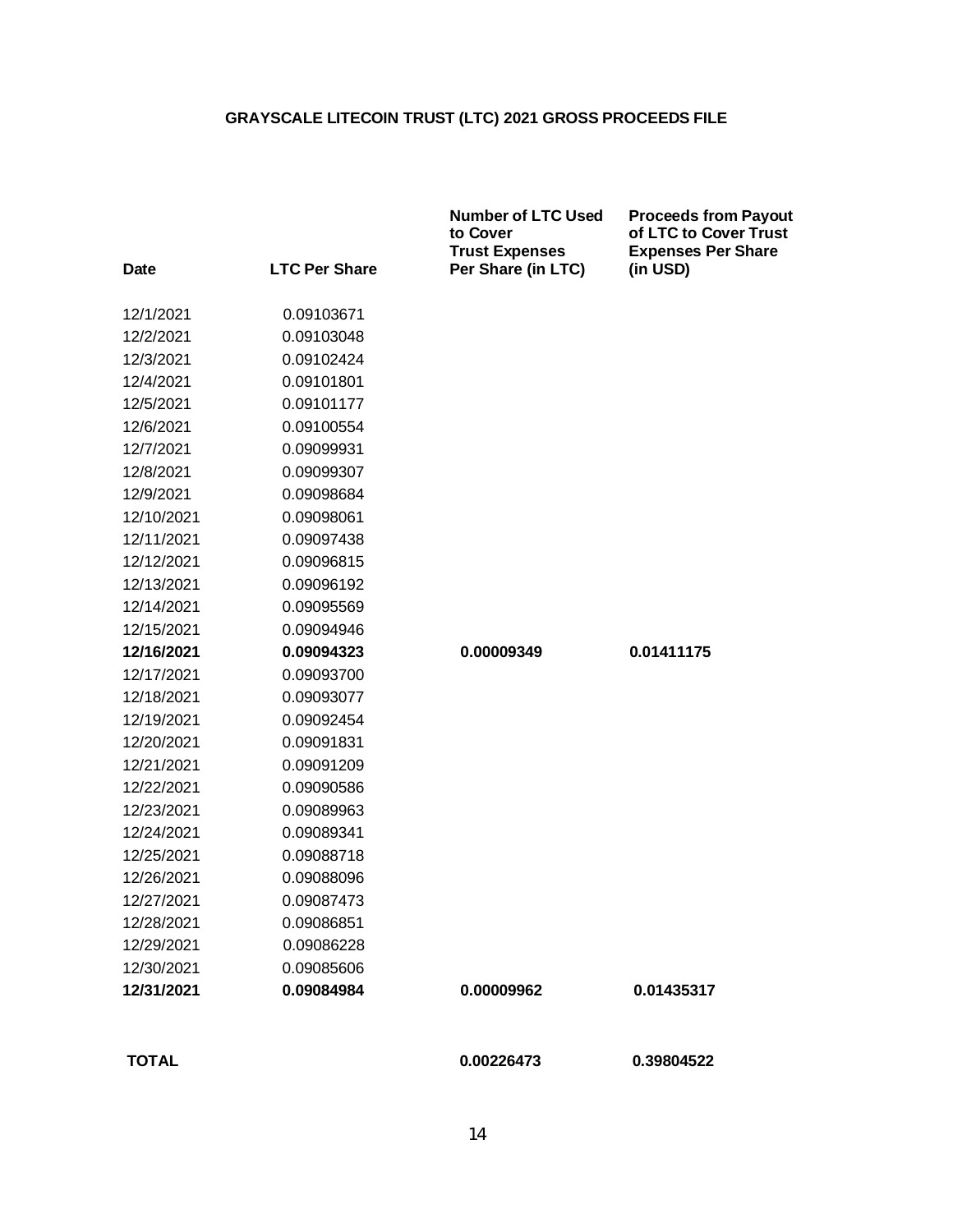**Grayscale Litecoin Trust (LTC) Gross Proceeds and Expense Files show LTC tokens per share owned in the Trust, as well as LTC tokens paid out, proceeds, and expenses per share in the Trust. You can use this information to calculate your share of Trust expenses, and your gain or loss on sale of LTC tokens to pay such expenses.**

**The Trust holds no assets other than LTC tokens. Accordingly, when expenses are incurred, Trust assets (i.e., LTC tokens) are sold to cover the expenses. The following example illustrates the tax consequences to the Shareholder. In Step 1, we discuss how a Shareholder would determine his or her stake in the Trust (i.e., how many LTC tokens they own). In Step 2, we discuss how much of his or her stake is sold throughout the year to cover expenses (and how many LTC tokens they still own). In Step 3, we determine the Shareholder's basis in the LTC tokens sold by the Trust. Gain or loss from this sale is determined in relation to the basis of the assets sold. In Step 4, we determine the gain or loss from the sale of the assets and where the gain or loss is reported on the Shareholder's tax return. In Step 5, we calculate the Shareholder's portion of the Trust's expenses. In Step 6, we determine the Shareholder's new balance of LTC tokens at the end of the year and his or her new cost basis in those LTC tokens.**

**The following example is for illustrative purposes only and is not intended to be construed as tax advice. Shareholders should consult a tax professional in the use of their information on their respective tax returns.**

**Example: Shareholder XYZ purchases 20,000 Trust shares on 2/10/2021 at a price of \$17.01 per share for a total purchase price of \$340,200. Shareholder XYZ had no other purchases or sales of Trust shares during 2021 and held the shares for the remainder of 2021.**

#### **Step 1: Identify the shareholder's pro rata ownership of Litecoin.**

Locate the Litecoin Per Share amount on Shareholder XYZ's purchase date of 2/10/2021 in the gross proceeds file. In this example the number is 0.09288856. This represents the number of LTC tokens per share on that date.

For Shareholder XYZ, the total amount of LTC tokens owned for its 2/10/2021 purchase is 1,857.77120000 (0.09288856 per share multiplied by 20,000 shares purchased on 2/10/2021). Note: This step should be completed for each date on which Trust shares were purchased.

#### **Step 2: Calculate the Litecoin paid out from Shareholder XYZ's account during 2021 to pay expenses**

The LTC tokens paid out per share during 2021 includes the cumulative amounts of all LTC token payouts for the period which includes the day after the purchase date of 2/10/2021 through the day before payout date.

During 2021, the amount of LTC tokens paid out after the 2/10/2021 purchase date is 0.00202386 per share. This is determined by taking the total amount of LTC tokens per share paid out in 2021 (0.00226473) and subtracting the amount of LTC tokens paid out prior to the purchase (0.00018021 from January plus 0.00006066 (10/28 multiplied by 0.00016984 from February)). Then multiply this number (0.00202386) by the number of shares owned (20,000) for a total of 40.47725714 LTC tokens paid to cover trust expenses.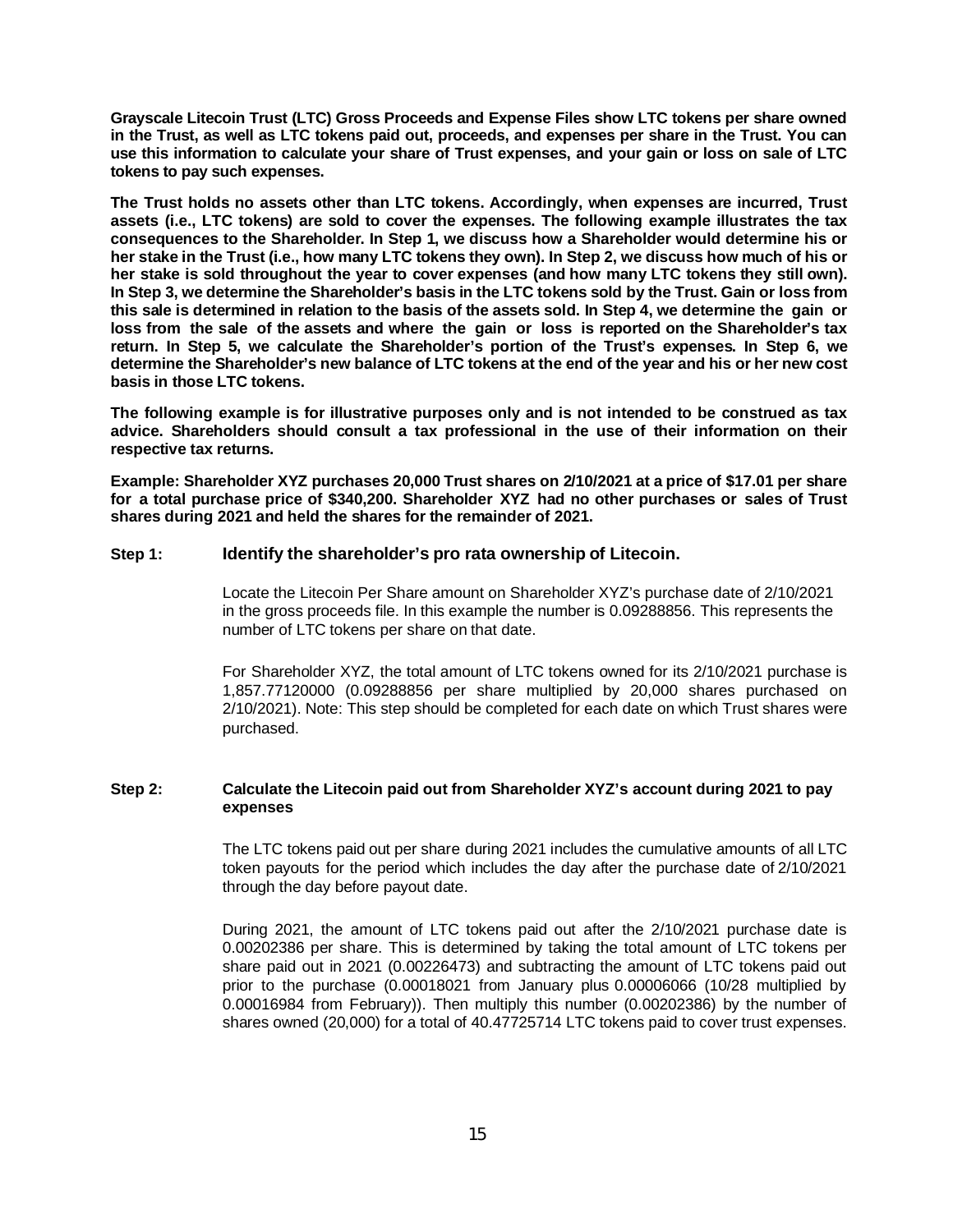#### **Step 3: Calculate Shareholder's cost basis in Litecoin paid out from Shareholder's account**

| Total LTC token payout (Step 2) | 40.47725714                               |           |
|---------------------------------|-------------------------------------------|-----------|
| LTC tokens acquired (Step 1)    | -----------------------<br>1,857.77120000 | \$340,200 |
| Cost basis of LTC token payout  | \$7.412.30                                |           |

#### **Step 4: Calculate Shareholder's gain or loss on Litecoin payout for each lot purchased**

Identify all proceeds per share received by the Trust after Shareholder XYZ's 2/10/2021 purchase date. During 2021, periodic payouts for the period 2/11/2021 through 12/31/2021 generated proceeds per share of \$0.36504732 (total proceeds of payout of LTC tokens for the year, \$0.39804522, less \$0.03299790, which is the proceeds of payouts made prior to purchase [\$0.02304914 from January] plus \$0.00994876 from the first ten days in February). Therefore, Shareholder XYZ's gain or loss is determined as follows:

| Total Proceeds: \$0.36504732 per share X 20,000 shares | 7.300.95               |
|--------------------------------------------------------|------------------------|
| Less: Total cost basis of LTC tokens payout (Step 3)   | 7.412.30               |
| Total Reportable Gain/(Loss)                           | $\frac{1}{2}$ (111.35) |
| (To be reported on Shareholder's Form 1040 Schedule D) |                        |

#### **Step 5: Calculate Shareholder's investment expenses**

Identify all expenses per share paid by the Trust after Shareholder XYZ's 2/10/2021 purchase date. During 2021, the expenses were paid periodically and for the period of 2/11/2021 through 12/31/2021 amounted to \$0.36504732 per share. Therefore, Shareholder XYZ's expenses are as follows:

| Total Expenses Per Share (Step 4) | \$0.36504732 |
|-----------------------------------|--------------|
| Total Shares                      | 20,000       |
| <b>Total Expense</b>              | 7.300.95     |

#### **Step 6: Calculate Shareholder's Adjusted Litecoin tokens Held and Cost Basis**

| LTC tokens Purchased on 2/10/2021 (Step 1)          | 1,857.77120000    |
|-----------------------------------------------------|-------------------|
| Less: LTC token payout during 2021 (Step 2)         | 40.47725714       |
| Adjusted Shareholder's LTC tokens at 12/31/2021     | 1.817.29394286    |
| Original Purchase Cost on 2/10/2021                 | 340,200.00<br>\$. |
| Less: Cost of LTC token payout during 2021 (Step 3) | 7.412.30          |
| Adjusted Shareholder's basis at 12/31/2021          | 332,787.70        |